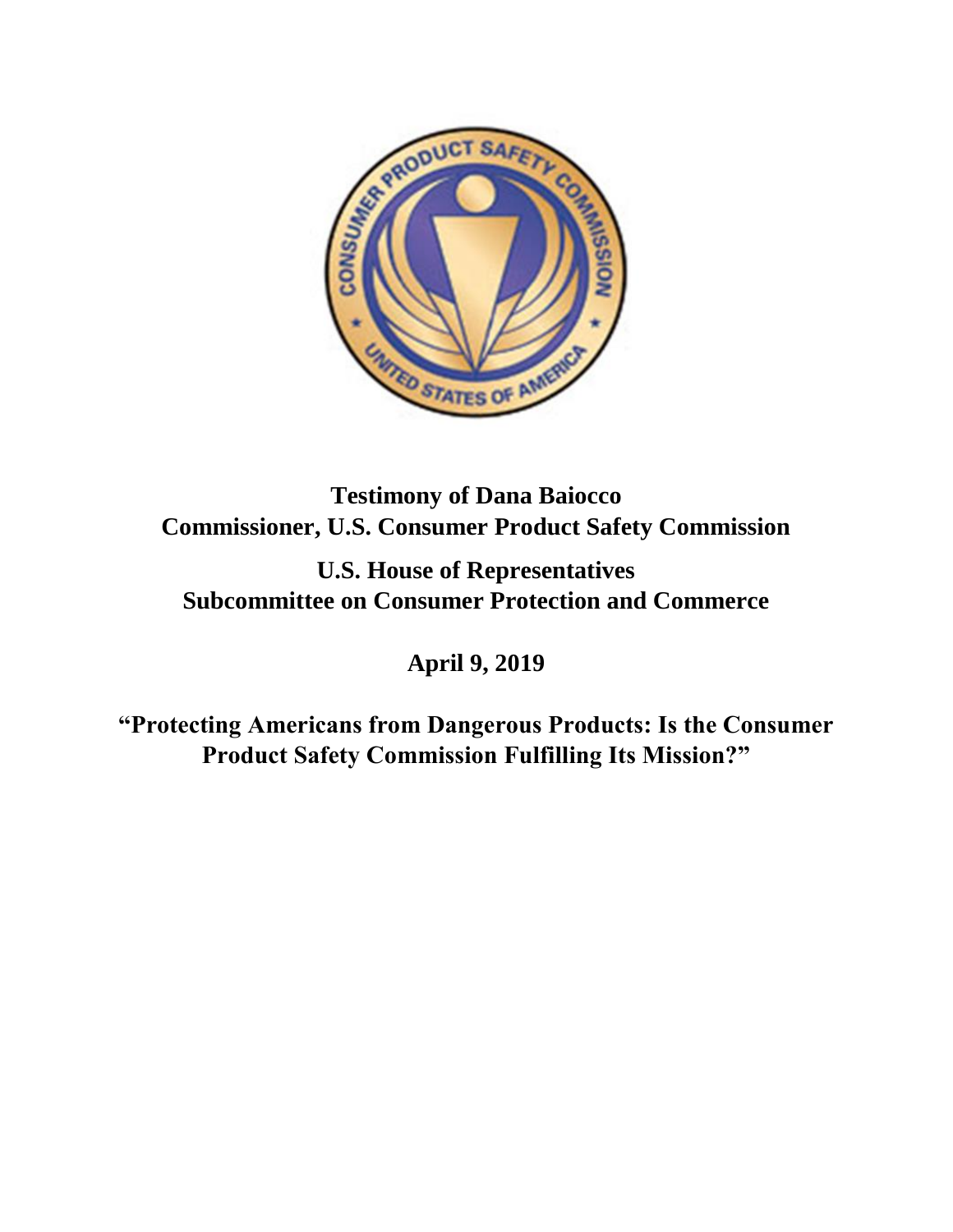## **Testimony of Commissioner Dana Baiocco U.S. House of Representatives Committee on Energy and Commerce Subcommittee on Consumer Protection and Commerce April 9, 2019**

Good morning, Chairwoman Schakowsky, Ranking Member McMorris Rogers, and Members of the House Subcommittee on Consumer Protection and Commerce. Thank you for inviting me to this hearing and for providing the Commissioners of the U.S. Consumer Product Safety Commission with the opportunity to appear before you today. This is the first time I have appeared before Congress for an oversight hearing and I believe it is a great responsibility to discuss the status of the Agency and to share with you my individual perspectives, goals, and ideas for making the Agency successful. While I only have been at the CPSC for 10 months, it has been an honor during that time to work with my fellow Commissioners to facilitate our statutory directives and to explore ways to keep the Agency as current as possible with the complex and ever-evolving issues that arise in the consumer product safety world.

The enormity of the Agency's charge cannot be overstated. In the title of this hearing, you asked, "Is the Consumer Product Safety Commission Fulfilling Its Mission?" The answer is "Yes." In fact, just during my short tenure, the Agency has taken several safety related actions including the vigorous enforcement of the Child Nicotine Poisoning Prevention Act of 2015. We have finalized safety rules for high chairs, baby changing products, booster seats and portable hook-on chairs. We have voted to ensure that a mandatory standard to address furniture tip-over hazards is finalized, and we have developed and released a CPSC "Recall App" to better inform consumers about recalled products. We have expanded our toy safety collaboration with retail outlets, trade organizations and consumer advocacy groups, and the Agency's new and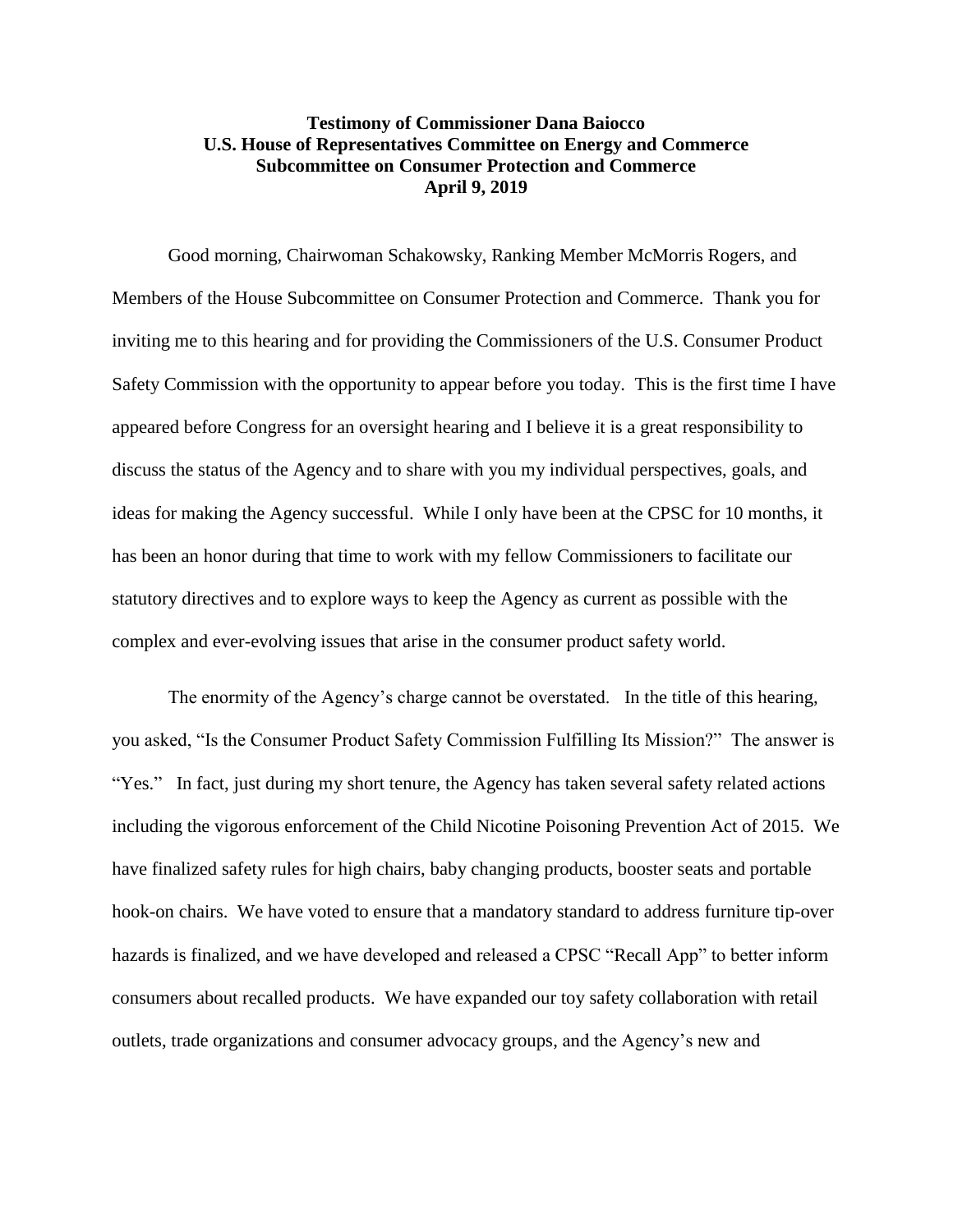progressive social media campaign is extremely well-received. However, given the great mission before us, I believe that the Agency can and must do more.

First, we must enhance the Agency as a whole to better serve consumers. To do this, the Agency must commit to forward looking investments that make the Agency more efficient, nimble, and effective. For example, the Agency should invest smartly in three basic upgrades: (1) improved equipment; (2) additional and specialized personnel to revamp and oversee the Agency's technology, data capabilities, and hazard identification systems; and (3) a more robust plan for testing and studying new trends, products, and impending issues. Merely redecorating an outdated system does not now, and will not in the future, allow the Agency to serve the American public in the manner in which they deserve.

Given the speed with which new products enter the marketplace every day, the ease with which they get directly into consumers' homes, and the complexity of the global supply chain, which includes products that do no comply with our safety rules and standards, real action must be taken to keep the Agency relevant. Securing modern IT infrastructure is the core to addressing these challenges. We must end the cyclical exercise of patching an already obsolete system that becomes more antiquated every day. We must ensure that a generous portion of the Agency's budget is dedicated to transitioning the CPSC into a forward looking Agency rather than a reactive one. We must provide our engineers with reliable and sound data to address and solve product hazards.

Second, the Agency must be purposeful in its regulatory activities. Rulemaking, of course, is a key part of the CPSC's charge, and there are strict statutory directives that we must follow. However, the Agency can and must do a better job with this authority. For example, when the Agency promulgates a safety rule, it should do it swiftly and decisively, and have a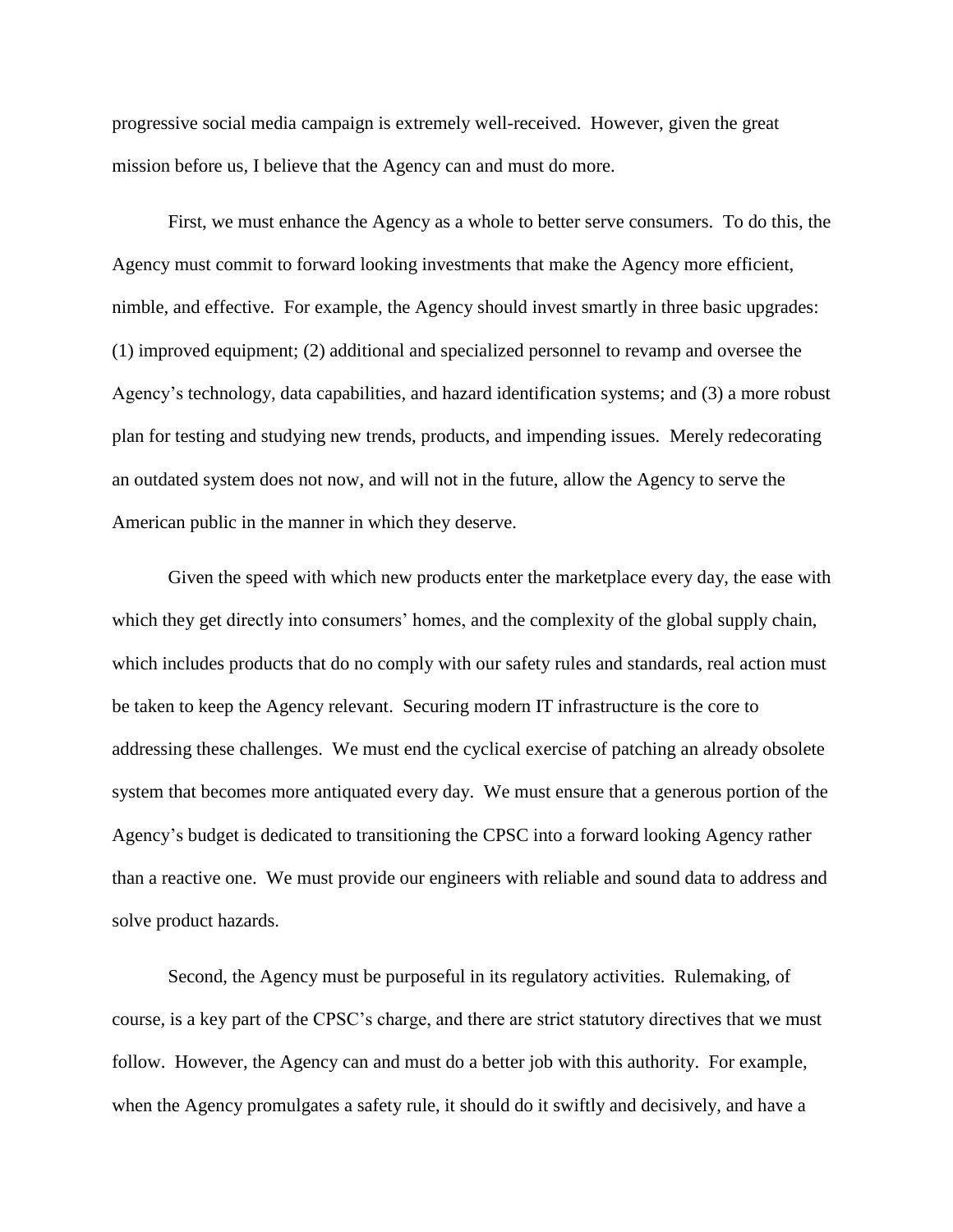legally sound and scientific reason to do so. It serves no purpose to force a rule that does not solve the hazard or that leaves room for legal challenge because the rule lacks basis in data, science, or proper procedure. All Agency legal actions must be credible, rationally related to the hazard before it, and consistent with the rule of law. The Commission should not support any process that merely meets an "arbitrary and capricious" standard.

Third, the CPSC should be the gold standard in engineering, testing, and problem solving. We must allow our engineers to be independent and solution-oriented. Our entire team must be empowered to solve product hazards affirmatively, when appropriate, rather than be encouraged to merely opine on proposed solutions offered by interested stakeholders. In addressing product hazards, our engineers and compliance staff also should be reassured that they may accept and capitalize on opportunities where industry is willing to share sound testing results and successful programs that the Agency does not yet have. An "us versus them" mentality will impede good engineering principles. A true collaborative process is a united and ultimately a successful one.

Finally, I think it is imperative that the Agency implements programs that allow it to move ahead of the curve on emerging trends and impending issues. To illustrate, the marketplace is currently demanding the production of more "sustainable" products. However, the term "sustainable" has many meanings. To the extent that "sustainable" means, for example, recycled or reusable products, the Agency must ensure that this market demand does not indirectly undo safety advancements that the Agency has worked long and hard to achieve. The Agency should be studying now and not reacting later to any such potential pitfalls.

Since joining the CPSC, I have been working on some individual initiatives to contribute to the Agency's mission. One of those initiatives focuses on counterfeit products. Of course, the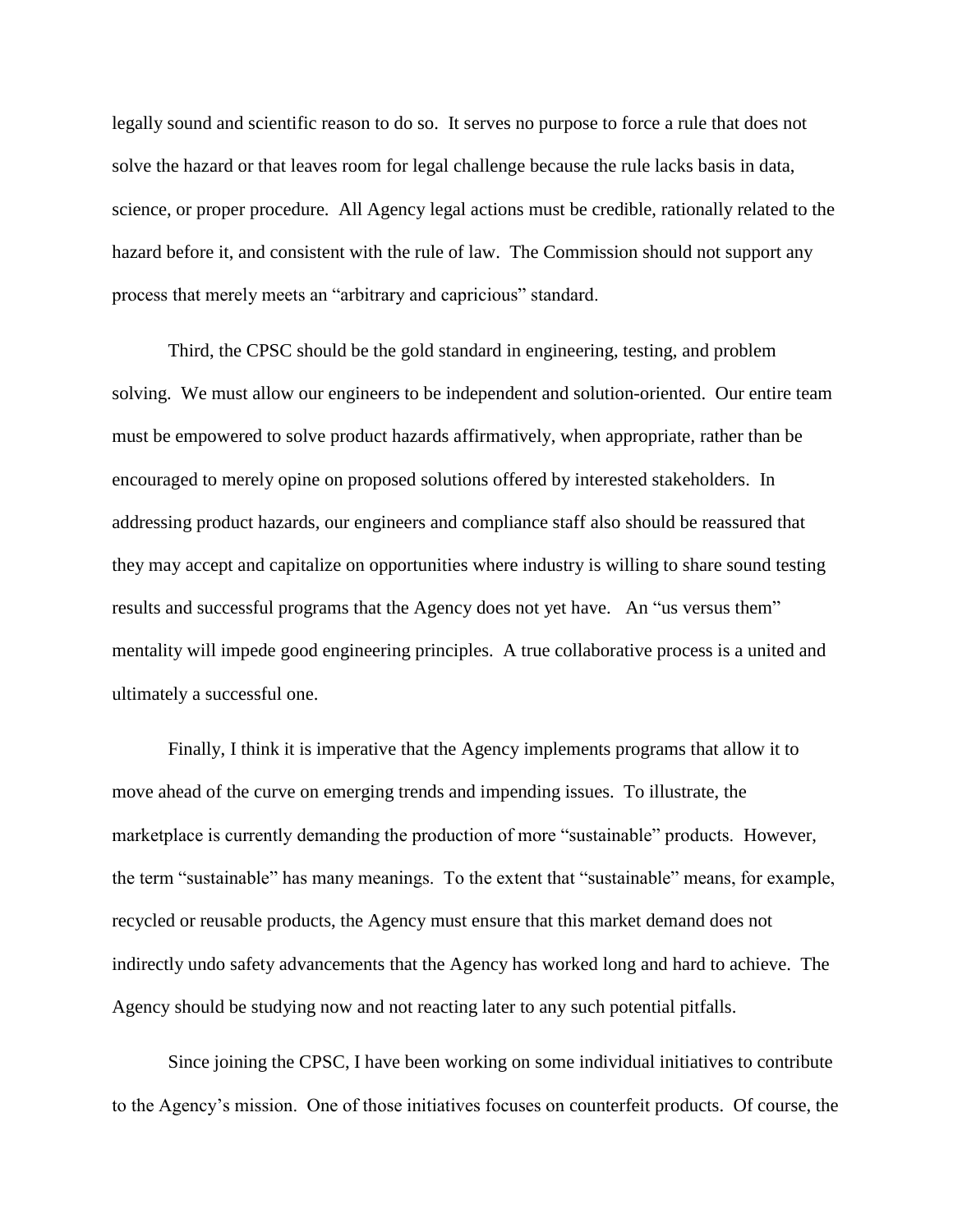CPSC does not have jurisdiction over Intellectual Property issues. However, my research has revealed that fake, "knock-off," and other brand copy-cat products are a deep pool of noncompliant goods. I am working with trade associations, large and small businesses, and other stakeholders to find ways to target and stop the flood of these risky products directly into consumers' hands.

I am immensely impressed with the work that the Agency's import surveillance team is doing on this initiative. Early in my tenure, I visited the Port of Newark where our port team, small as they may be, demonstrated their good work in stopping the inflow of these noncompliant products. The individuals working daily at the ports have developed excellent relationships with their Custom and Border Patrol colleagues to accomplish a lot on this front. They are doing an incredible job with their limited resources. I believe that the Agency should commit to allocating more resources to them so that they may expand that good work.

My office is also committed to working with the e-commerce community to develop better ways of patrolling the varying platforms for non-compliant goods. Similarly, I have opened discussions with several e-commerce hosts about direct recall notice, data-sharing to identify emerging hazards, and ways to better liaise with experts, who are studying consumer behavior so that the Agency may benefit from this information pool.

My overarching goal as a Commissioner is to ensure that the CPSC is employing best practices in all that we do. I have requested that the Commission conduct an internal review of the Agency's staff directives and procedures to identify and enhance areas that need improvement. That review, in my opinion, is essential to the integrity of the Agency.